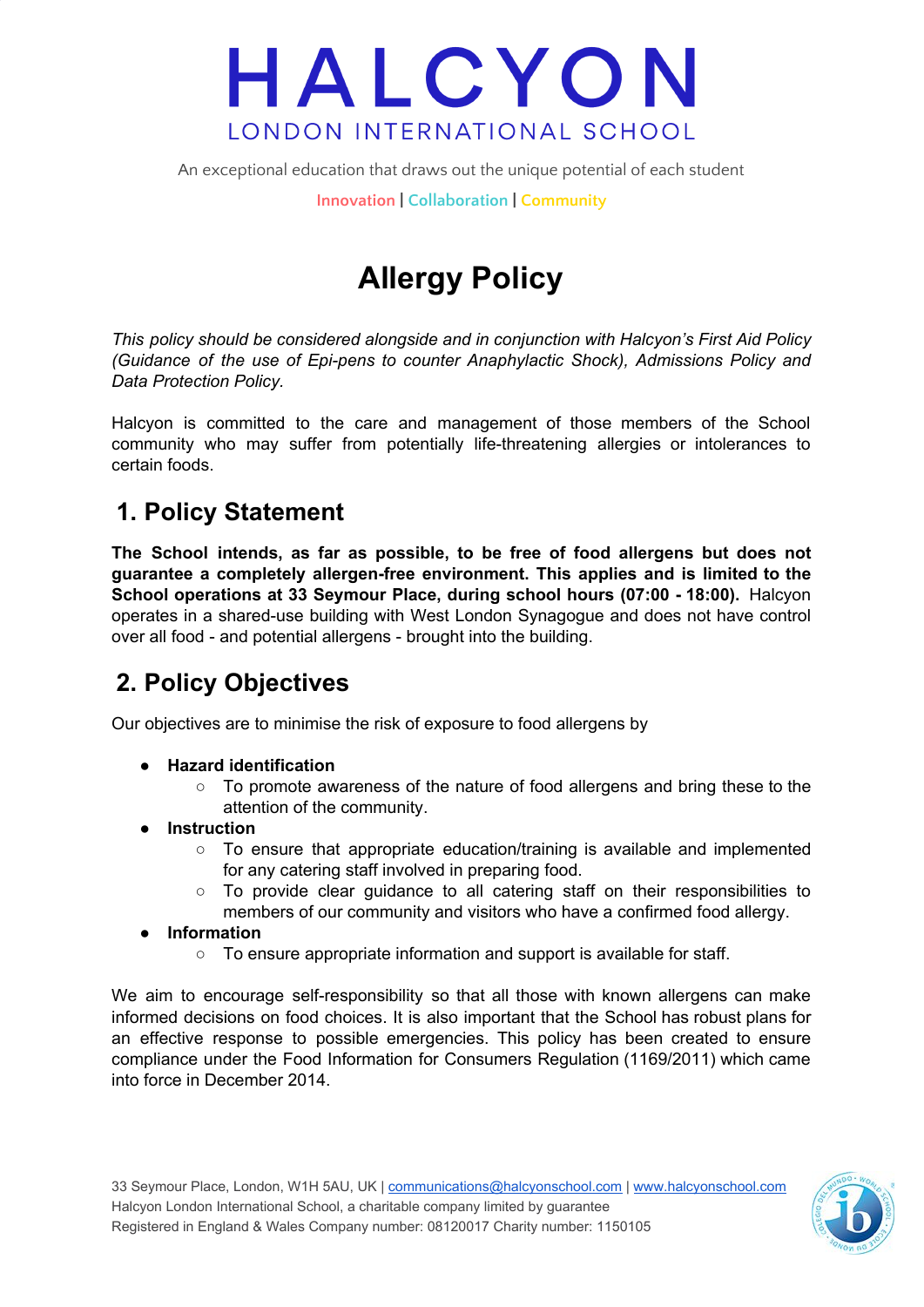An exceptional education that draws out the unique potential of each student

**Innovation | Collaboration | Community**

### **3. Definitions**

A. **Allergy** A condition in which the body has an exaggerated response to a substance (e.g. food or

drug), also known as hypersensitivity.

B. **Allergen** A normally harmless substance, that triggers an allergic reaction in the immune system

of a susceptible person.

- C. **Anaphylaxis, or anaphylactic shock**, is a sudden, severe and potentially life-threatening allergic reaction to a trigger (food, stings, bites, or medicines).
- D. **Adrenaline device** A syringe style device containing the drug adrenaline. This is an individual prescribed drug for known sufferers which is ready for immediate intramuscular administration. This may also be referred to as an **Epi-Pen**/ **Ana pen** or **Jext** which are particular brand names.

#### **What is a food allergy?**

The body's immune system reacts to certain allergens in food by producing antibodies, which can cause immediate and sometimes severe symptoms such as: itching or a strange metallic taste in the mouth; swelling of the throat and tongue; difficulty in swallowing or speaking; abdominal cramps, nausea and vomiting; skin hives (nettle rash) anywhere on the body; and in most extreme cases difficulties in breathing and a severe fall in blood pressure (anaphylactic shock). In extreme cases this can prove fatal.

#### **What is food intolerance?**

This does not involve the immune system in the same way as allergens, and is usually not as severe. Symptoms usually take longer and may include headaches, fatigue and digestive problems. Food intolerance is harder to diagnose than a food allergy. The person with a known allergen trigger may know what food ingredient will provoke a reaction. However, they may well have eaten this food or a specific dish previously and had no adverse reaction.

#### **Who is at risk?**

Anybody can develop a food allergen or intolerance at any time in their life irrespective of whether they have consumed the food previously. A person with an allergy is at risk even if they consume a small amount of the food allergen.

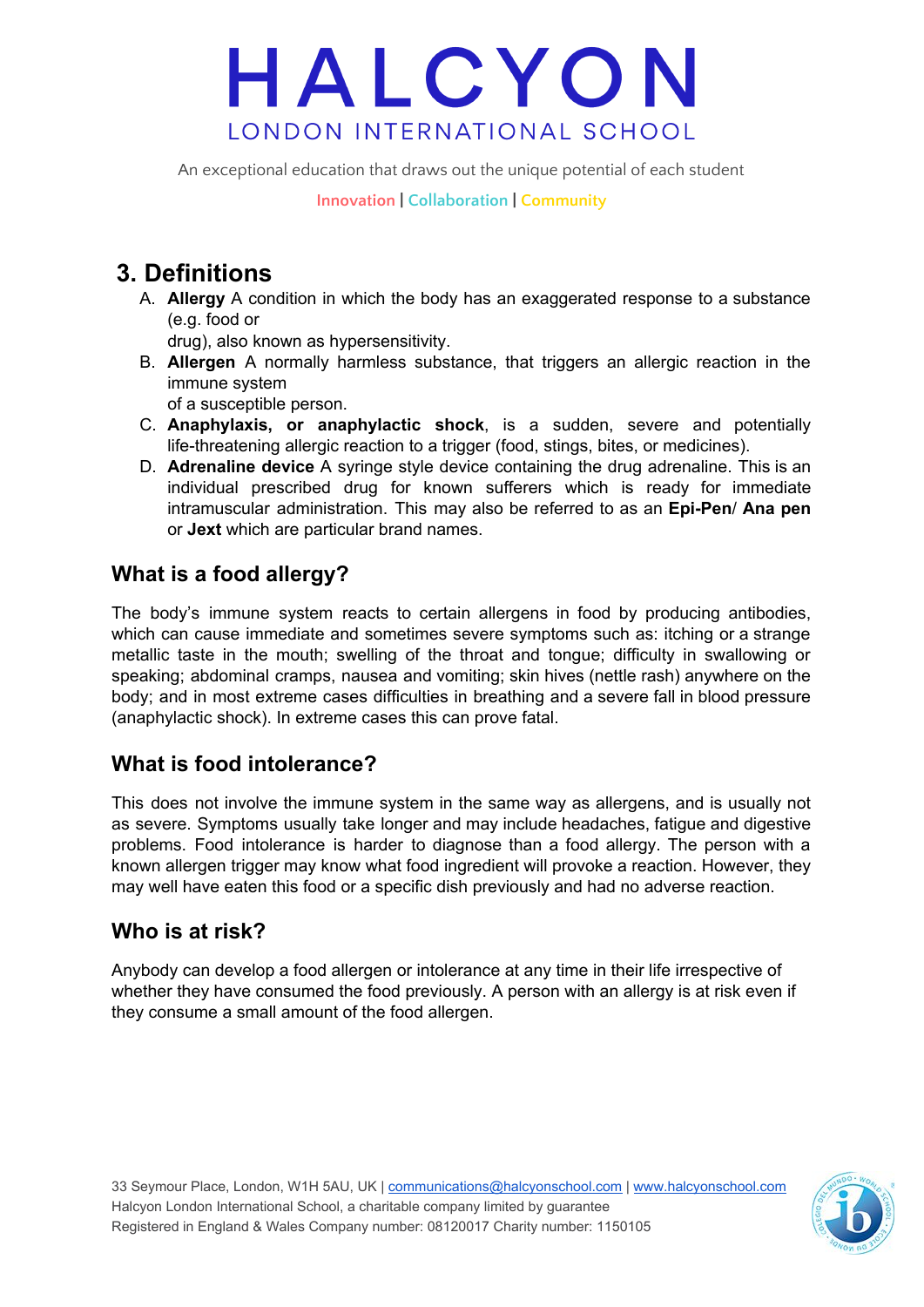An exceptional education that draws out the unique potential of each student

**Innovation | Collaboration | Community**

### **4. Common Food Allergens**

The common causes of allergies relevant to this policy are:

- A. Cereals containing Gluten (i.e. wheat, rye, barley, oats, spelt, kamut or their hybridized strains) and products thereof
- B. Celery including stalks, leaves, seeds and celeriac in salads
- C. Crustaceans, (prawns, crab, lobster, scampi, shrimp paste)
- D. Eggs also food glazed with egg
- E. Fish some salad dressings, relishes, fish sauce, some soy and Worcester sauces
- F. Soya (tofu, bean curd, soya flour)
- G. Milk also food glazed with milk (including lactose)
- H. Nuts, (almonds, hazelnuts, walnuts, pecan nuts, Brazil nuts, pistachio, cashew and macadamia

(Queensland) nuts, nut oils, marzipan)

- I. Peanuts sauces, cakes, desserts, groundnut oil, peanut flour
- J. Mustard liquid mustard, mustard powder, mustard seeds
- K. Sesame Seeds bread, breadsticks, tahini, houmous, sesame oil
- L. Sulphur dioxide/Sulphites (dried fruit, fruit juice drinks, wine, beer)
- M. Lupin (i.e. in baked products bread, pastries, pies pasta or noodles, sauces, beverages and meat based products, such as burgers and sausages. Foods free of gluten, soy or genetically modified ingredients may contain lupin).
- N. Molluscs (i.e mussels, scallops, oysters, clams, snails, periwinkles, whelks, squid and octopus).

Please note that this list is not exhaustive and people may report allergies to other foods not on the above list. Most common in the UK are kiwi, peas, other legumes (beans etc), other seeds and other fruits and vegetables. In some cases, people only need to avoid these when raw and can have them cooked.

### **5. Responsibilities**

The Catering Manager will

- A. maintain a management system for menu planning, food labelling, stores and stock ordering and customer awareness of food produced on site.
- B. is responsible for ensuring that any food provided for students, staff and visitors who have an allergy is appropriate for their needs.
- C. will ensure that the kitchen has stock or can access the necessary stock ingredients to offer suitable alternatives for people with allergies, intolerances and coelic disease. This includes wheat/gluten free bread and pasta, and alternatives to cow's milk and butter/margarine spreads (e.g. milk free spread).

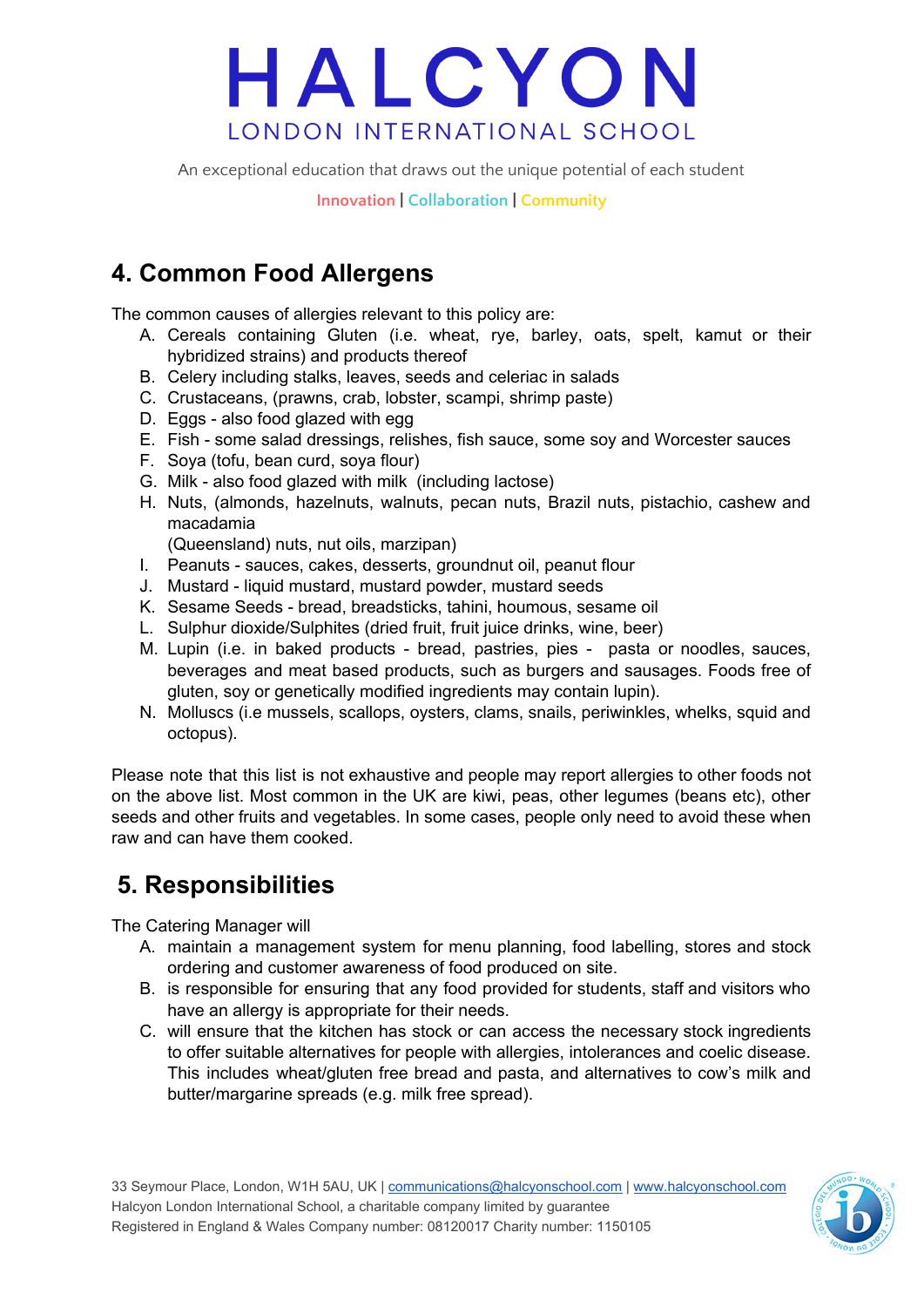An exceptional education that draws out the unique potential of each student

**Innovation | Collaboration | Community**

D. will ensure that allergen information is provided on all food/listed in the list of 'Common Food Allergens' listed above. This information will be supplied in **Allergy Data Sheets** (See Appendix 1**)** that can be easily seen by students, staff and visitors. This also applies to pre-packed food such as wraps and sandwiches.

### **6. Staff Training**

The Catering Manager must also attend the following mandatory courses:

- A. Food Hygiene Certificate
- B. CIEH Level 2 Food Safety
- C. A recognised training course on Food Allergy Awareness

Casual service staff must be instructed on food allergy awareness and local procedures by the Catering Manager before commencing work.

Permanent members of the catering department will all be first-aid trained. All catering staff must be trained in the signs and symptoms of an allergic reaction and emergency response procedures

### **7. Good Kitchen and Service Practices**

#### **A. Kitchen**

- I. All food produced in-house will be from standard ingredients from 'approved' suppliers. Any ingredient changes/supplier changes affecting standard ingredients will be detailed.
- II. Where allergenic ingredients are packaged openly/loosely, they are stored separately to reduce the risk of contamination.
- III. Where dishes contain common allergens, they are clearly labelled at the entrance to the dining area.
- IV. Equipment/utensils used in the preparation of food for people with a food allergy are cleaned according to standard procedures (see HACCP manual) which under normal circumstances should be sufficient.
- V. A separate area of the kitchen will be sought for the preparation of any food for someone with a food allergy. The area will be sanitised before it is used to prepare food. There are separate chopping boards.
- VI. When cooking food for people with a food allergy or intolerance the Catering Manager will wear gloves and will wash their hands before and in-between preparation tasks.

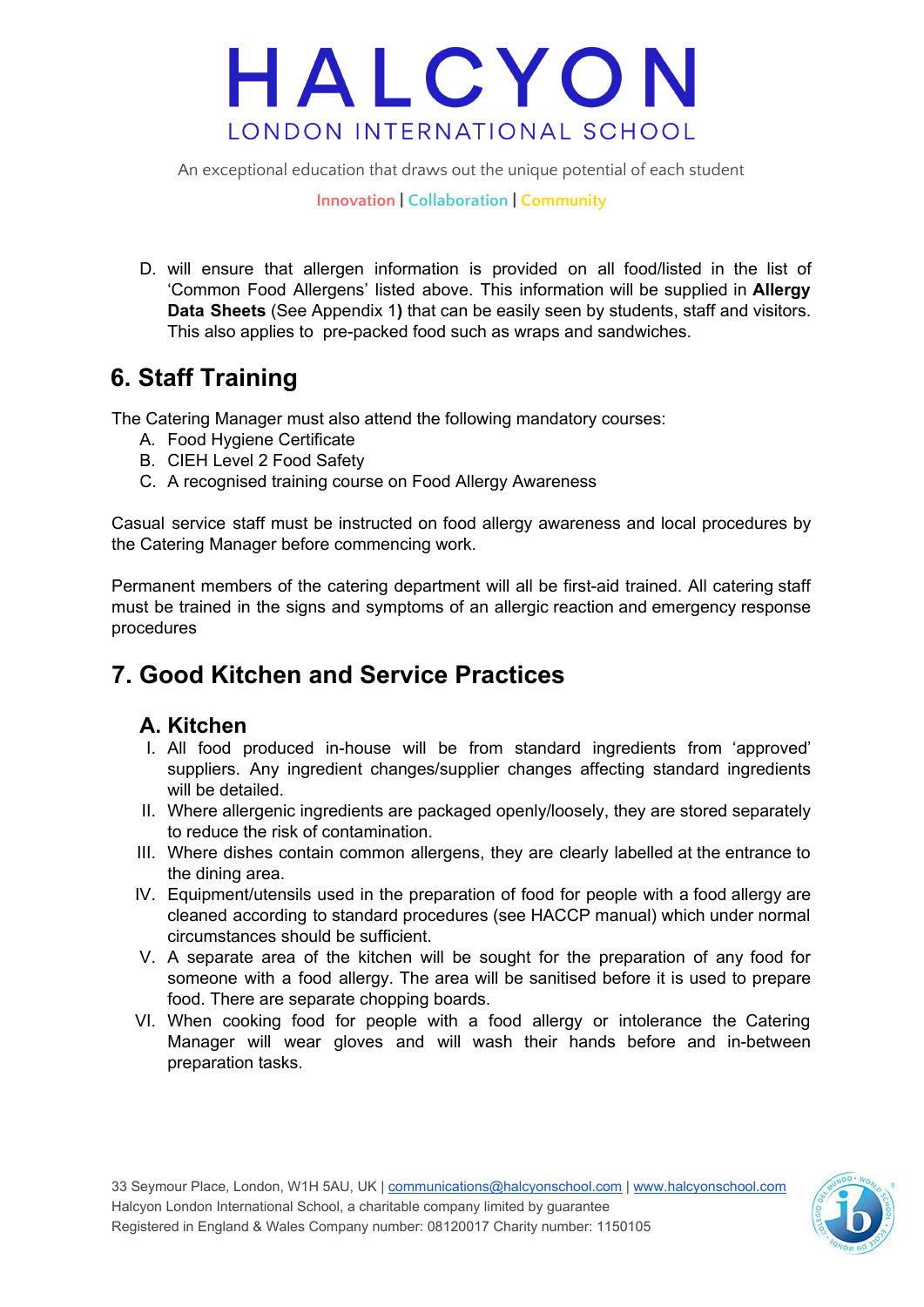An exceptional education that draws out the unique potential of each student

**Innovation | Collaboration | Community**

VII. All food produced for people with food allergy or intolerance will be placed away from other food and covered in cling film. It will then be clearly marked with the person's diet.

#### **B. Food Service**

- I. The catering team must check that the special meal ordered for the person with a food allergy or intolerance has been supplied and is appropriate for the person. Any concern should be immediately discussed with appropriate Catering Manager
- II. Normal food handling procedures should apply (e.g. washing hands, wearing disposable gloves and aprons).
- III. Staff are aware to keep serving utensils separate to avoid cross contamination.
- IV. All tables are cleaned with an appropriate solution.

#### **C. Good communication**

Staff are trained to escalate any concerns regarding a food allergy or intolerance to a line manager if they are unsure.

### **8. General Aspects**

- **A.** The Catering Manager is responsible for
- I. using only authorised suppliers and being the controlling point and contact for all purchases of food stuffs for School catering.
- II. Ensuring suppliers of all foods and catering suppliers are aware of the School's food allergy policy and the requirements under the labelling law.
- III. Ensuring suppliers of food stuffs are nut free or labelled 'may contain nuts'.
- IV. Clear labelling of items of food stuffs that may contain nuts.
- **B**. The School has clear procedures and responsibilities, followed by staff, in meeting the needs of students with additional medical needs.
- I. Parents make a full disclosure of a student's medical needs through the admissions process.
- II. The Wellbeing Team will record and collate medical information and create any necessary IHPs.
- III. The Wellbeing Team will pass any information on to the Catering Manager with regards to students with food allergies.
- IV. The Wellbeing Team reports to the Director, who reports to the Board.

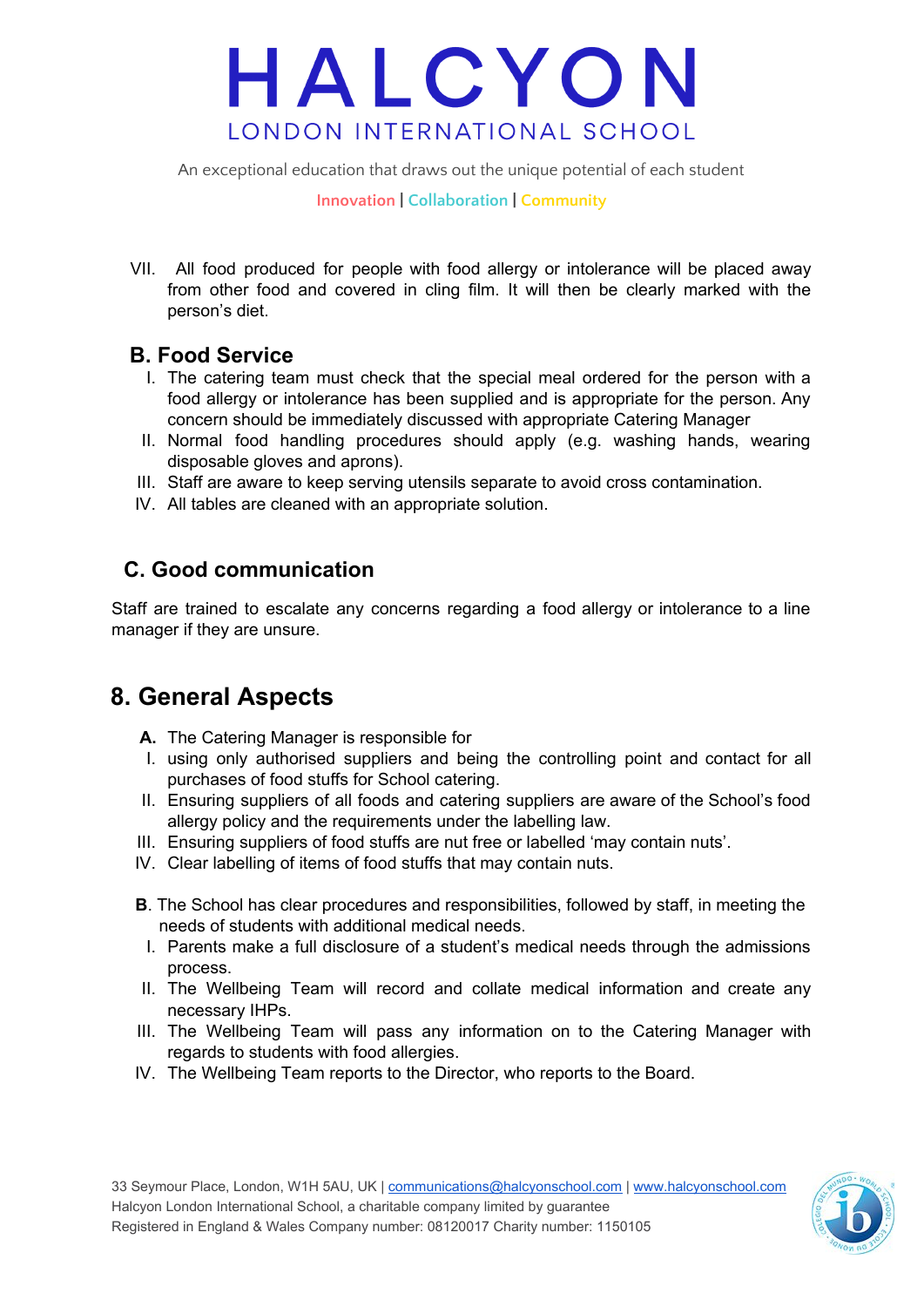An exceptional education that draws out the unique potential of each student

**Innovation | Collaboration | Community**

**C.** Medical information for students is private and confidential and is stored in line with Halcyon's Data Protection Policy and Privacy Policy (GDPR).

These procedures include:

- I. Establishing an individual medical health plan for students with allergies.
- II. Effective communication of the individual health Plans to all relevant staff.
- III. Ensuring staff first aid training includes anaphylaxis management, including awareness of triggers and first aid procedures to be followed in the event of an emergency.
- IV. Ensuring notices with affected students' pictures and names are on display.
- V. Ensuring that allergen information is accessible to all parties who visit the School.
- VI. During bookings for external events, ensuring guests are informed of the requirements for any known person with food allergies/intolerances. This should be undertaken during the booking process. This information should then be passed to the Catering Manager to allow them to plan appropriate menus and selections of food.
- VII. Holding information folders during each service outlining the contents of all dishes at the service.

If the School hosts any external events, evening workshops, coffee mornings, or hosts parents who provide food brought from outside School, it is important that no food poses a risk to those with allergies. Where products are not made on site, but sold by the School, appropriate signage should be in place. This will state the following: 'This item was not produced at School, therefore we cannot guarantee that it does not contain nuts or any other allergen'. All products should be plated separately, and stored as such (wrapped where possible) to prevent cross contamination to other items for sale.